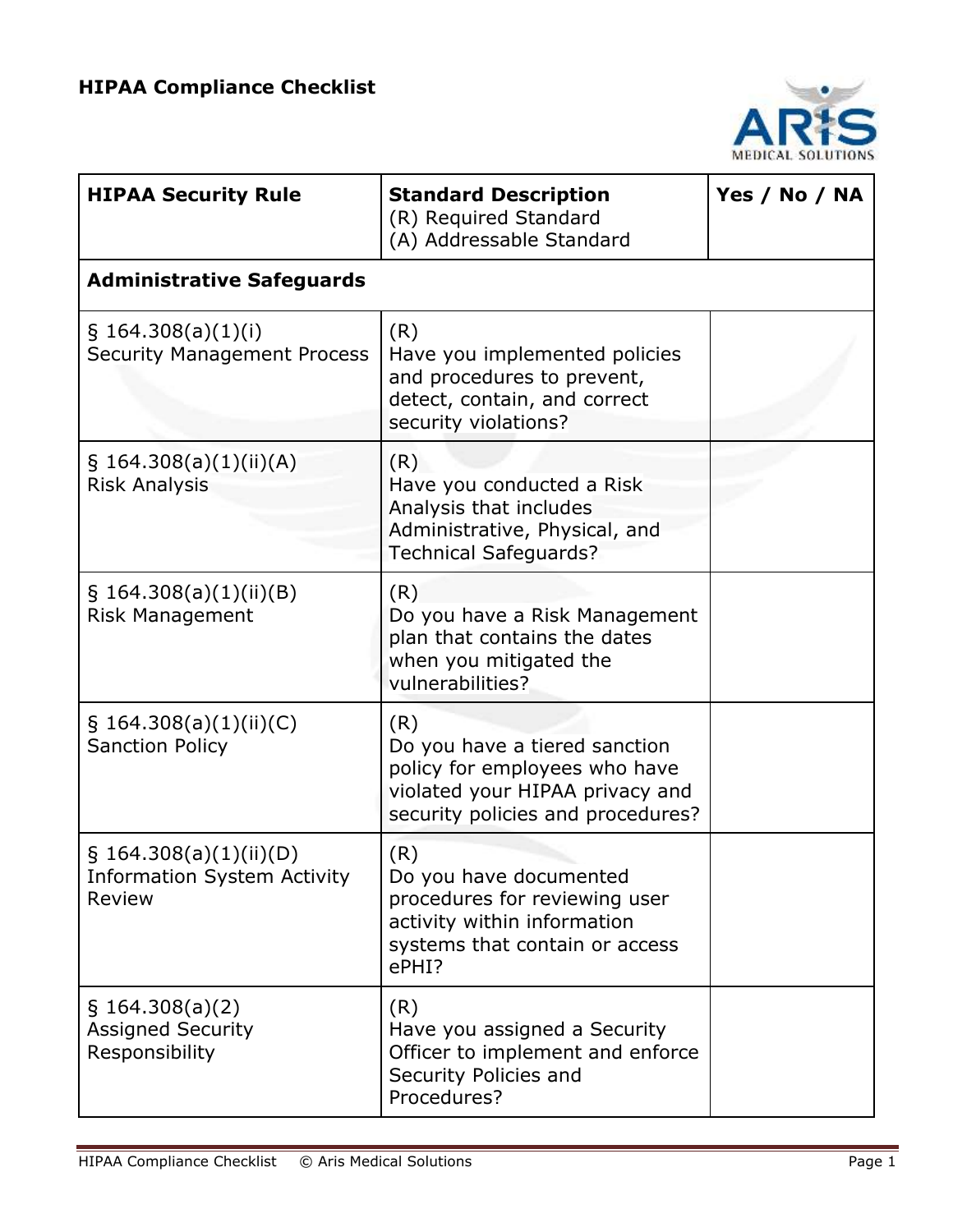| \$164.308(a)(3)(i)<br><b>Workforce Security</b>                                             | (R)<br>Do you have written policies and<br>procedures in place to determine<br>the level of access to ePHI for<br>each employee?                                                               |  |
|---------------------------------------------------------------------------------------------|------------------------------------------------------------------------------------------------------------------------------------------------------------------------------------------------|--|
| $\S$ 164.308(a)(3)(ii)(A)<br>Authorization and/or<br>Supervision                            | (A)<br>Do you have procedures in place<br>for the authorization and/or<br>supervision of employees who<br>work with ePHI or in locations<br>where it might be accessed?                        |  |
| $\S$ 164.308(a)(3)(ii)(B)<br><b>Workforce Clearance</b><br>Procedure                        | (A)<br>Do you have documented<br>procedures to determine<br>appropriate access to ePHI for<br>employees?                                                                                       |  |
| § 164.308(a)(3)(ii)(C)<br><b>Termination Procedures</b>                                     | (A)<br>Do you have documented<br>procedures to terminate access<br>to ePHI when a user is no longer<br>authorized to access?                                                                   |  |
| \$164.308(a)(4)(i)<br><b>Information Access</b><br>Management                               | (R)<br>Have you implemented policies<br>and procedures for authorizing<br>access to ePHI?                                                                                                      |  |
| $\S$ 164.308(a)(4)(ii)(A)<br><b>Isolating Health Care</b><br><b>Clearinghouse Functions</b> | (R)<br>If your organization is a<br>Clearinghouse and is part of a<br>larger organization, have you<br>implemented policies and<br>procedures to protect ePHI from<br>the larger organization? |  |
| $\S$ 164.308(a)(4)(ii)(B)<br><b>Access Authorization</b>                                    | (A)<br>Have you implemented policies<br>and procedures for granting<br>access to ePHI through particular<br>workstations, programs, or other<br>processes?                                     |  |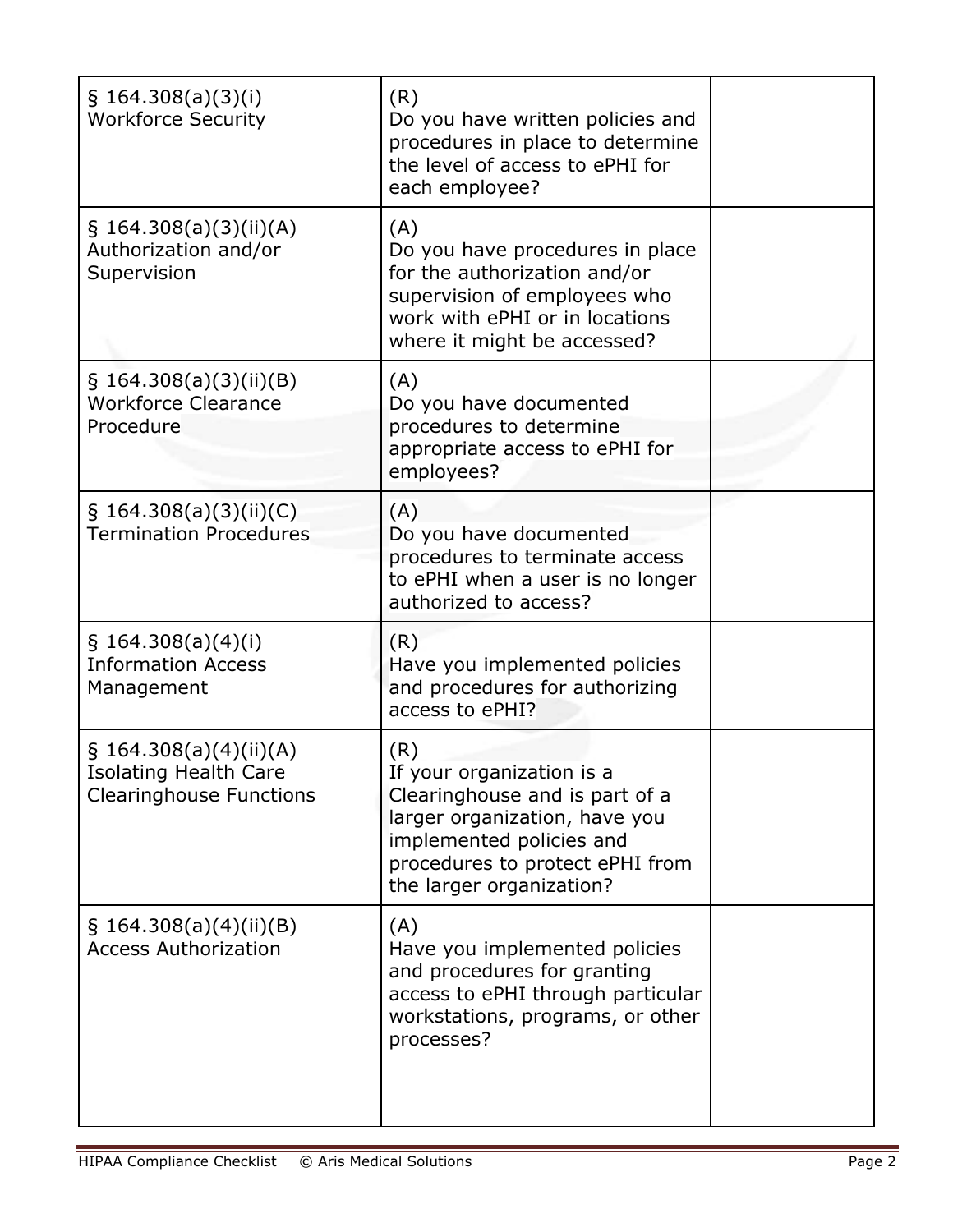| \$164.308(a)(4)(ii)(C)<br><b>Access Establishment and</b><br>Modification | (A)<br>Based on your access<br>authorization policies and<br>procedures, do you have a<br>process in place to modify a<br>user's access to ePHI whether it<br>is through a workstation,<br>software program, or particular<br>process? |  |
|---------------------------------------------------------------------------|----------------------------------------------------------------------------------------------------------------------------------------------------------------------------------------------------------------------------------------|--|
| $\S$ 164.308(a)(5)(i)<br>Security Awareness and<br>Training               | (R)<br>Do you have a documented<br>security awareness and training<br>program in place for your staff<br>including management?                                                                                                         |  |
| \$164.308(a)(5)(ii)(A)<br><b>Security Reminders</b>                       | (A)<br>Do you have documented<br><b>Security Reminders?</b>                                                                                                                                                                            |  |
| $\S$ 164.308(a)(5)(ii)(B)<br><b>Protection from Malicious</b><br>Software | (A)<br>Do you have documented<br>policies and procedures for the<br>detection, protection, and<br>reporting of malicious codes?                                                                                                        |  |
| $\S$ 164.308(a)(5)(ii)(C)<br>Log-in Monitoring                            | (A)<br>Do you have procedures in place<br>for monitoring and reporting<br>login attempts?                                                                                                                                              |  |
| \$164.308(a)(5)(ii)(D)<br>Password Management                             | (A)<br>Do you have documented<br>procedures for creating,<br>changing, and safeguarding<br>passwords? If so, do you require<br>strong passwords or passphrases<br>to be utilized?                                                      |  |
| $\S$ 164.308(a)(6)(i)<br><b>Security Incident Procedures</b>              | (R)<br>Have you implemented policies<br>and procedures to address<br>security incidents?                                                                                                                                               |  |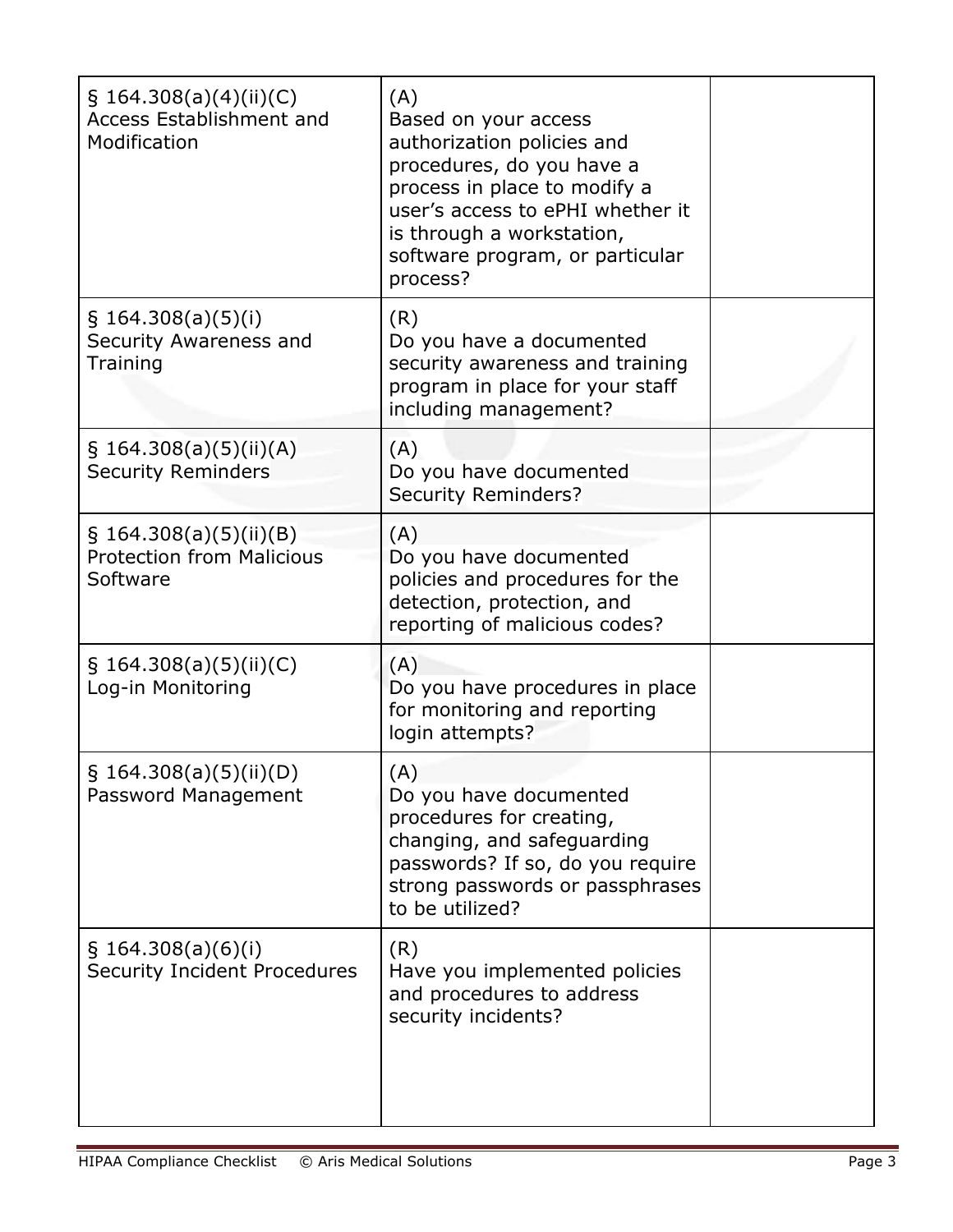| $\S$ 164.308(a)(6)(ii)<br>Response and Reporting                                  | (R)<br>Do you have a process in place<br>to identify, mitigate, and report<br>suspected or known security<br>incidents?                                                                             |  |
|-----------------------------------------------------------------------------------|-----------------------------------------------------------------------------------------------------------------------------------------------------------------------------------------------------|--|
| $\S$ 164.308(a)(7)(i)<br>Contingency Plan                                         | (R)<br>Have you established and<br>implemented policies and<br>procedures for responding to an<br>emergency or disaster that could<br>damage or destroy ePHI?                                       |  |
| § 164.308(a)(7)(ii)(A)<br>Data Backup Plan                                        | (R)<br>Do you have a documented data<br>backup plan to create and<br>maintain exact copies of all<br>portions of ePHI?                                                                              |  |
| $\S$ 164.308(a)(7)(ii)(B)<br>Disaster Recovery Plan                               | (R)<br>Have you established and<br>implemented procedures to<br>restore any loss of data?                                                                                                           |  |
| $\S$ 164.308(a)(7)(ii)(C)<br><b>Emergency Mode Operation</b><br>Plan              | (R)<br>Have you established and<br>implemented procedures to<br>enable the continuation of<br>critical business processes for<br>the protection of ePHI while<br>operating in an emergency<br>mode? |  |
| $\S$ 164.308(a)(7)(ii)(D)<br><b>Testing and Revision</b>                          | (A)<br>Have you implemented<br>procedures to test, evaluate, and<br>revise your contingency plan?                                                                                                   |  |
| $\S$ 164.308(a)(7)(ii)(E)<br>Applications and Data<br><b>Criticality Analysis</b> | (A)<br>Have you created a list of<br>specific applications and data<br>and assessed the criticality of<br>each component?                                                                           |  |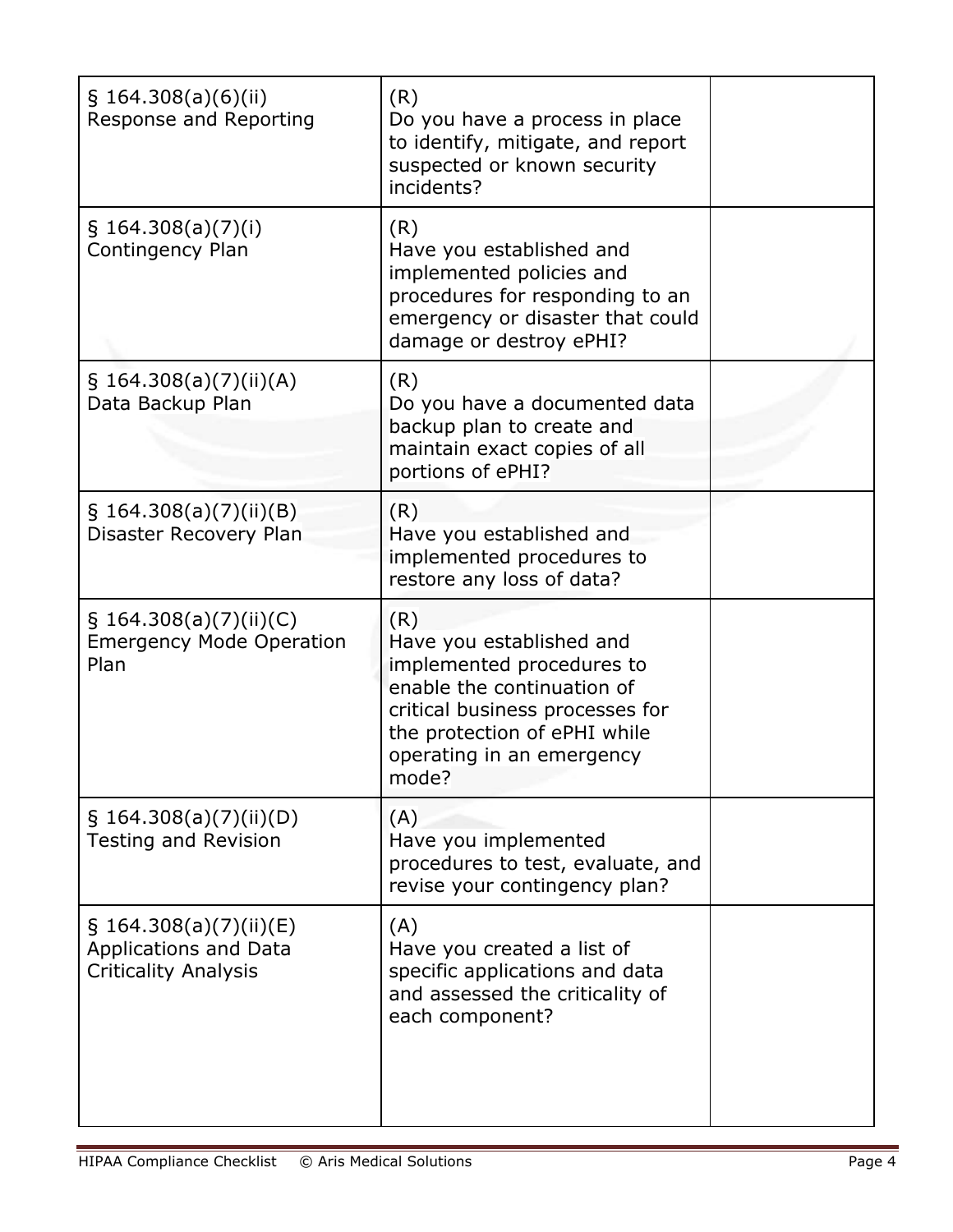| \$164.308(a)(8)<br>Evaluation                               | (R)<br>Do you have a schedule to<br>review your technical and<br>nontechnical standards that<br>affect the security of your ePHI<br>and your facility that it is housed<br>in?                                                   |  |
|-------------------------------------------------------------|----------------------------------------------------------------------------------------------------------------------------------------------------------------------------------------------------------------------------------|--|
| $\S$ 164.308(b)(1)<br><b>Business Associate Contracts</b>   | (R)<br>Do you have business associate<br>agreement in place with all<br>entities that create, receive,<br>maintain, or transmit ePHI?                                                                                            |  |
| \$164.308(b)(4)<br>Written Contract or Other<br>Arrangement | (R)<br>Do you have written service<br>contracts with those entities that<br>outline the security requirements<br>of ePHI or do you have<br>documented assurances that<br>demonstrate they are compliant<br>with the HIPAA rules? |  |
| <b>Physical Safeguards</b>                                  |                                                                                                                                                                                                                                  |  |
| $\S$ 164.310(a)(1)<br><b>Facility Access Control</b>        | (R)<br>Do you have policies and<br>procedures that limit physical<br>access to ePHI and the facility<br>that ePHI is housed in?                                                                                                  |  |
| $\S$ 164.310(a)(2)(i)<br><b>Contingency Operations</b>      | (A)<br>Have you established and<br>implemented procedures that<br>allow access to the facility<br>during the restoration process<br>under the disaster recovery and<br>emergency mode operations<br>plan?                        |  |
| $\S$ 164.310(a)(2)(ii)<br><b>Facility Security Plan</b>     | (A)<br>Have you implemented policies<br>and procedures to safeguard the<br>facility and equipment from<br>unauthorized access, tampering,<br>and theft?                                                                          |  |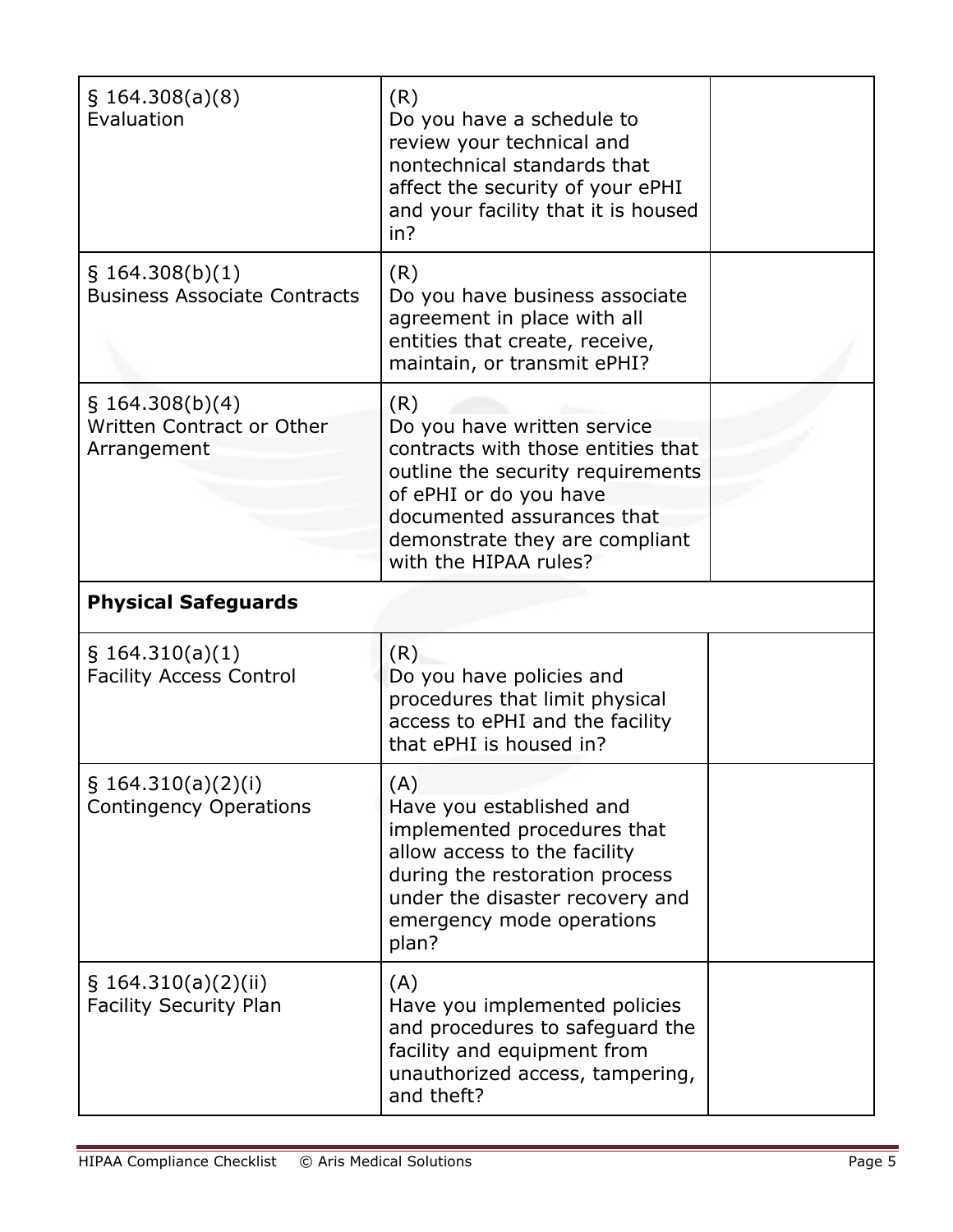| \$164.310(a)(2)(iii)<br><b>Access Control and Validation</b><br>Procedures | (A)<br>Have you implemented<br>procedures to control and<br>validate a person's access to<br>facilities and software programs<br>and is this based on their<br>function or role? This includes<br>employees and visitor access. |  |
|----------------------------------------------------------------------------|---------------------------------------------------------------------------------------------------------------------------------------------------------------------------------------------------------------------------------|--|
| \$164.310(a)(2)(iv)<br><b>Maintenance Records</b>                          | (A)<br>Do you have policies and<br>procedures to document repairs<br>and/or physical modifications to<br>the facility which are related to<br>security?                                                                         |  |
| § 164.310(b)<br><b>Workstation Use</b>                                     | (R)<br>Do you have policies and<br>procedures that specify proper<br>functions that are permitted with<br>the use of workstations that<br>access ePHI?                                                                          |  |
| § 164.310(c)<br><b>Workstation Security</b>                                | (R)<br>Have you implemented physical<br>safeguards for all workstations<br>and devices to restrict access to<br>ePHI to only authorized users?                                                                                  |  |
| § 164.310(d)(1)<br>Device and Media Controls                               | (R)<br>Do you have policies and<br>procedures that document the<br>movement and transportation of<br>hardware and electronic media<br>in and out of the facility and<br>movement within the facility<br>that contain ePHI?      |  |
| § $164.310(d)(2)(i)$<br>Disposal                                           | (R)<br>Do you have policies and<br>procedures for the disposal of<br>hardware or electronic media<br>that contains or has contained<br>ePHI?                                                                                    |  |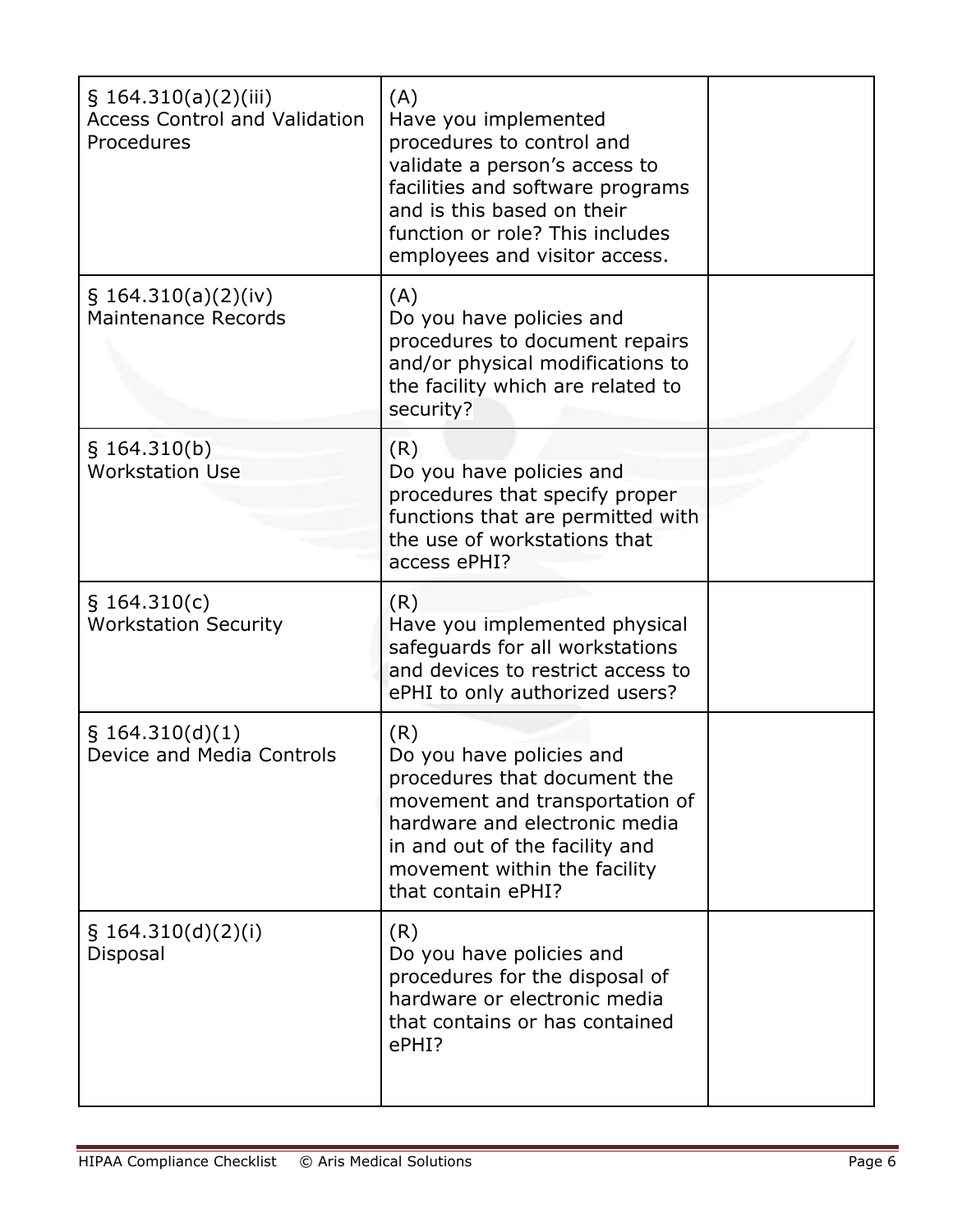| § $164.310(d)(2)(ii)$<br>Media Re-use                       | (R)<br>Do you have policies and<br>procedures for the removal of<br>ePHI from hardware or<br>electronic media before it is<br>available for re-use?                                                                          |  |
|-------------------------------------------------------------|------------------------------------------------------------------------------------------------------------------------------------------------------------------------------------------------------------------------------|--|
| \$164.310(d)(2)(iii)<br>Accountability                      | (A)<br>Do you maintain a record of<br>movement of hardware and<br>electronic media and the person<br>that is responsible?                                                                                                    |  |
| \$164.310(d)(2)(iv)<br>Data Backup and Storage              | (A)<br>Do you have procedures in place<br>to create an exact copy of ePHI<br>before the movement of<br>equipment?                                                                                                            |  |
| <b>Technical Safeguards</b>                                 |                                                                                                                                                                                                                              |  |
| $\S$ 164.312(a)(1)<br><b>Access Control</b>                 | (R)<br>Have you implemented technical<br>policies and procedures for<br>information systems that<br>maintain ePHI and only allow<br>access to those persons or<br>software programs that have<br>been granted access rights? |  |
| $\S$ 164.312(a)(2)(i)<br>Unique User Identification         | (R)<br>Have you assigned a unique<br>name or number for all users to<br>enable identification and<br>tracking purposes?                                                                                                      |  |
| $\S$ 164.312(a)(2)(ii)<br><b>Emergency Access Procedure</b> | (R)<br>Have you established and<br>implemented procedures for<br>obtaining access to ePHI during<br>an emergency?                                                                                                            |  |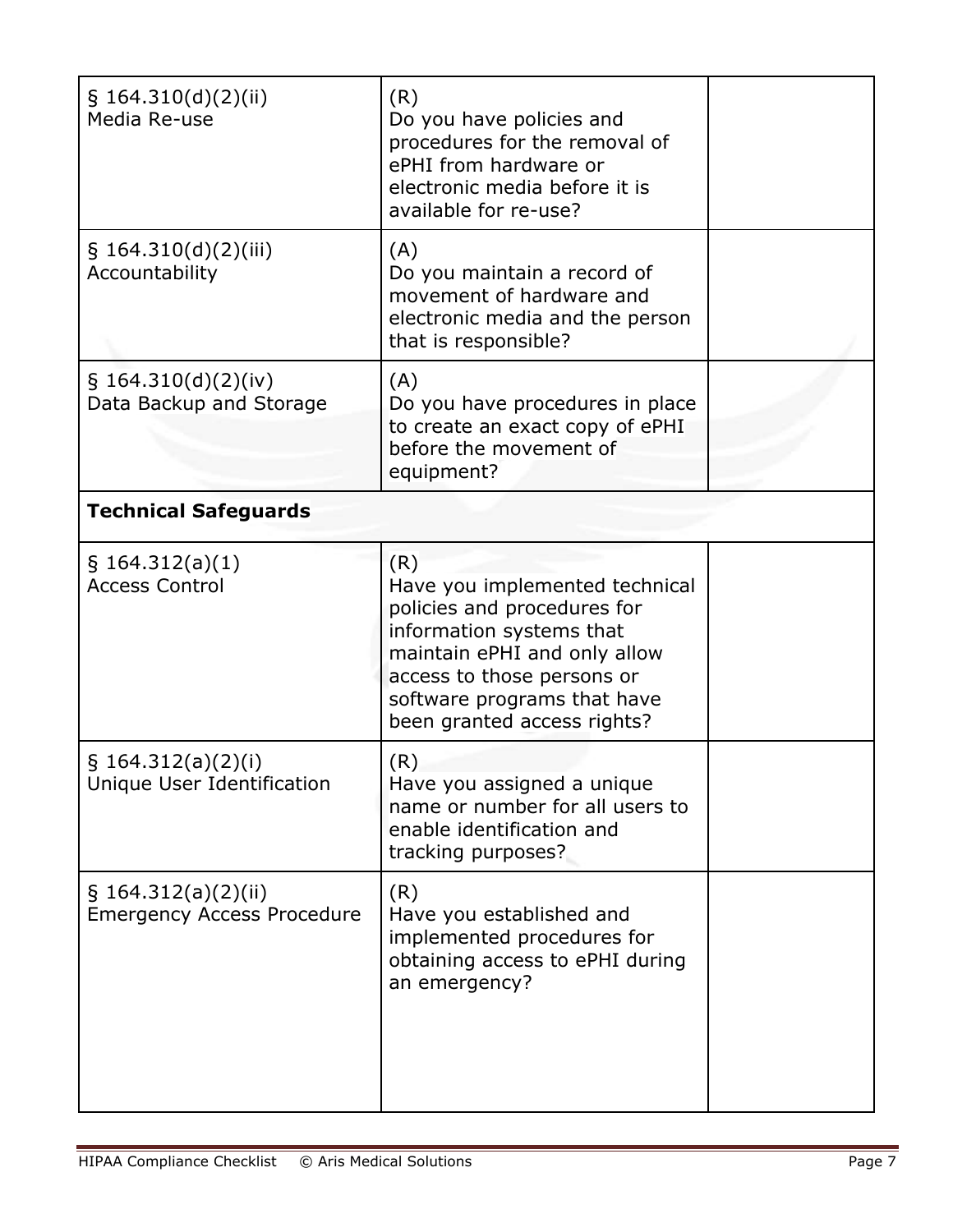| \$164.312(a)(2)(iii)<br><b>Automatic Logoff</b>                                                      | (A)<br>Have you implemented<br>electronic procedures to<br>terminate an electronic session<br>after a predetermined time of<br>inactivity?                                     |  |
|------------------------------------------------------------------------------------------------------|--------------------------------------------------------------------------------------------------------------------------------------------------------------------------------|--|
| $\S$ 164.312(a)(2)(iv)<br><b>Encryption and Decryption</b>                                           | (A)<br>Have you implemented a<br>process that encrypts and<br>decrypts ePHI when it is<br>transmitted?                                                                         |  |
| § 164.312(b)<br><b>Audit Controls</b>                                                                | (R)<br>Do you utilize hardware,<br>software, or have procedure in<br>place that can record and<br>examine activity in systems that<br>use or have access to ePHI?              |  |
| \$164.312(c)(1)<br>Integrity                                                                         | (R)<br>Have you implemented policies<br>and procedures to protect ePHI<br>from improper alteration or<br>destruction? These include<br>technical and non-technical<br>sources. |  |
| $\S$ 164.312(c)(2)<br>Mechanism to Authenticate<br><b>Electronic Protected Health</b><br>Information | (A)<br>Do you utilize electronic<br>mechanisms to corroborate that<br>ePHI has not been altered or<br>destroyed in an unauthorized<br>manner?                                  |  |
| § 164.312(d)<br>Person or Entity<br>Authentication                                                   | (R)<br>What type of authentication do<br>you utilize to ensure the validity<br>of an individual's claim that<br>he/she has been authorized<br>access to ePHI?                  |  |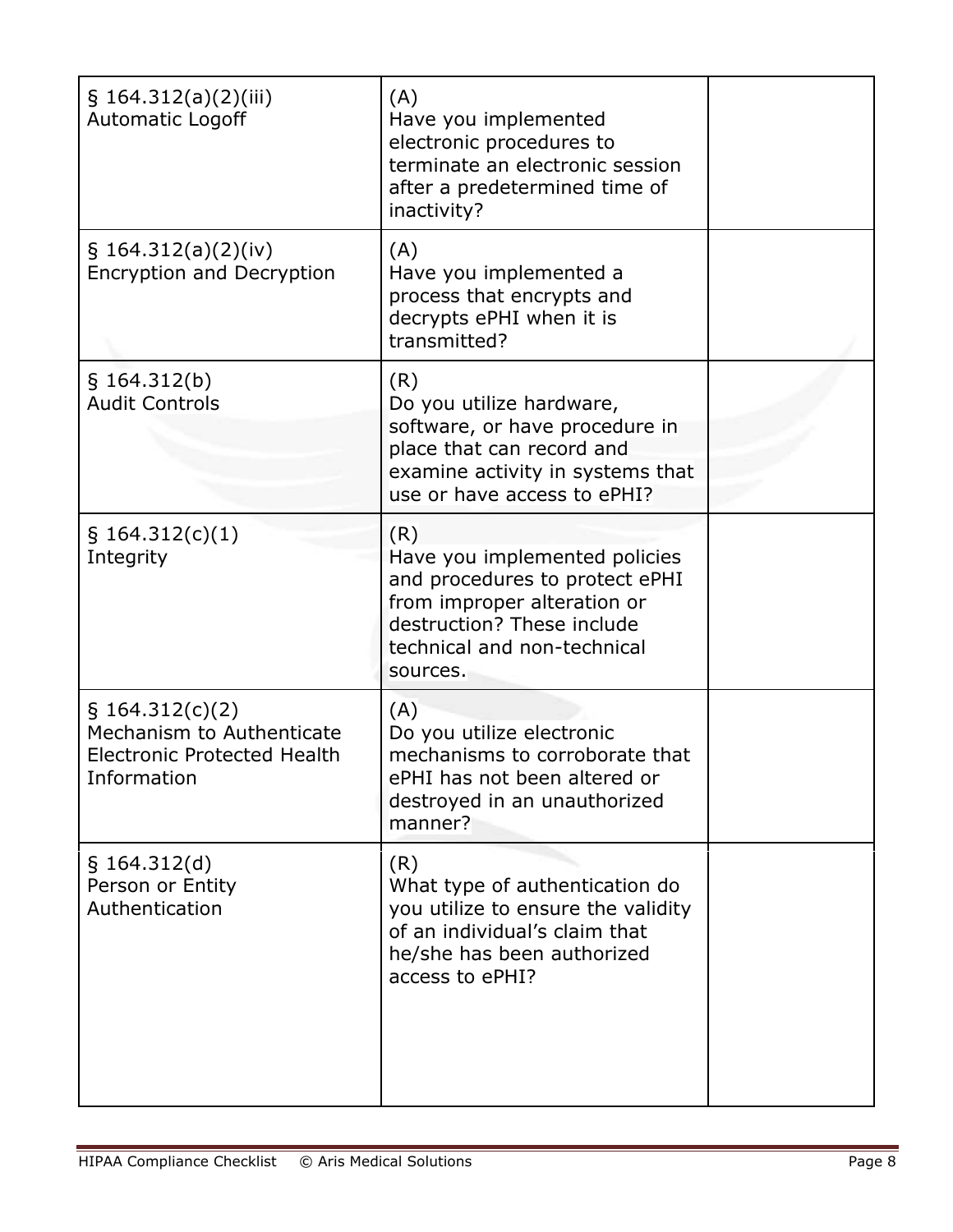| § 164.312(e)(1)<br><b>Transmission Security</b>                                    | (R)<br>Have you implemented technical<br>measures to guard against<br>unauthorized access to ePHI that<br>is being transmitted over an<br>electronic communications<br>network?                |  |
|------------------------------------------------------------------------------------|------------------------------------------------------------------------------------------------------------------------------------------------------------------------------------------------|--|
| \$164.312(e)(2)(i)<br><b>Integrity Controls</b>                                    | (A)<br>Have you implemented security<br>measures to ensure that ePHI is<br>not improperly modified without<br>detection until disposed of?                                                     |  |
| § 164.312(e)(2)(ii)<br>Encryption                                                  | (A)<br>Have you implemented a<br>mechanism to encrypt ePHI<br>whenever deemed appropriate<br>such as in transit and at rest on<br>all devices?                                                 |  |
| <b>Organizational Requirements</b>                                                 |                                                                                                                                                                                                |  |
| $\S$ 164.314(a)(1)<br><b>Business Associates Contract</b><br>or Other Arrangements | (R)<br>Do your BA agreements have<br>specific criteria that are<br>required?                                                                                                                   |  |
| $\S$ 164.314(a)(2)(i)<br><b>Business Associate Contracts</b>                       | (R)<br>Do your BA agreements state<br>how the BA will implement<br>administrative, physical, and<br>technical safeguards and include<br>any subcontractors will follow<br>the same guidelines? |  |
| $\S$ 164.314(a)(2)(ii)<br><b>Other Arrangements</b>                                | (R)<br>Are you a governmental agency?<br>If so, are any of your Business<br>Associates?                                                                                                        |  |
| $\S$ 164.314(b)(1)<br><b>Requirements for Group</b><br><b>Health Plans</b>         | (R)<br>Are you a group health plan or<br>part of a self-insured health<br>plan?                                                                                                                |  |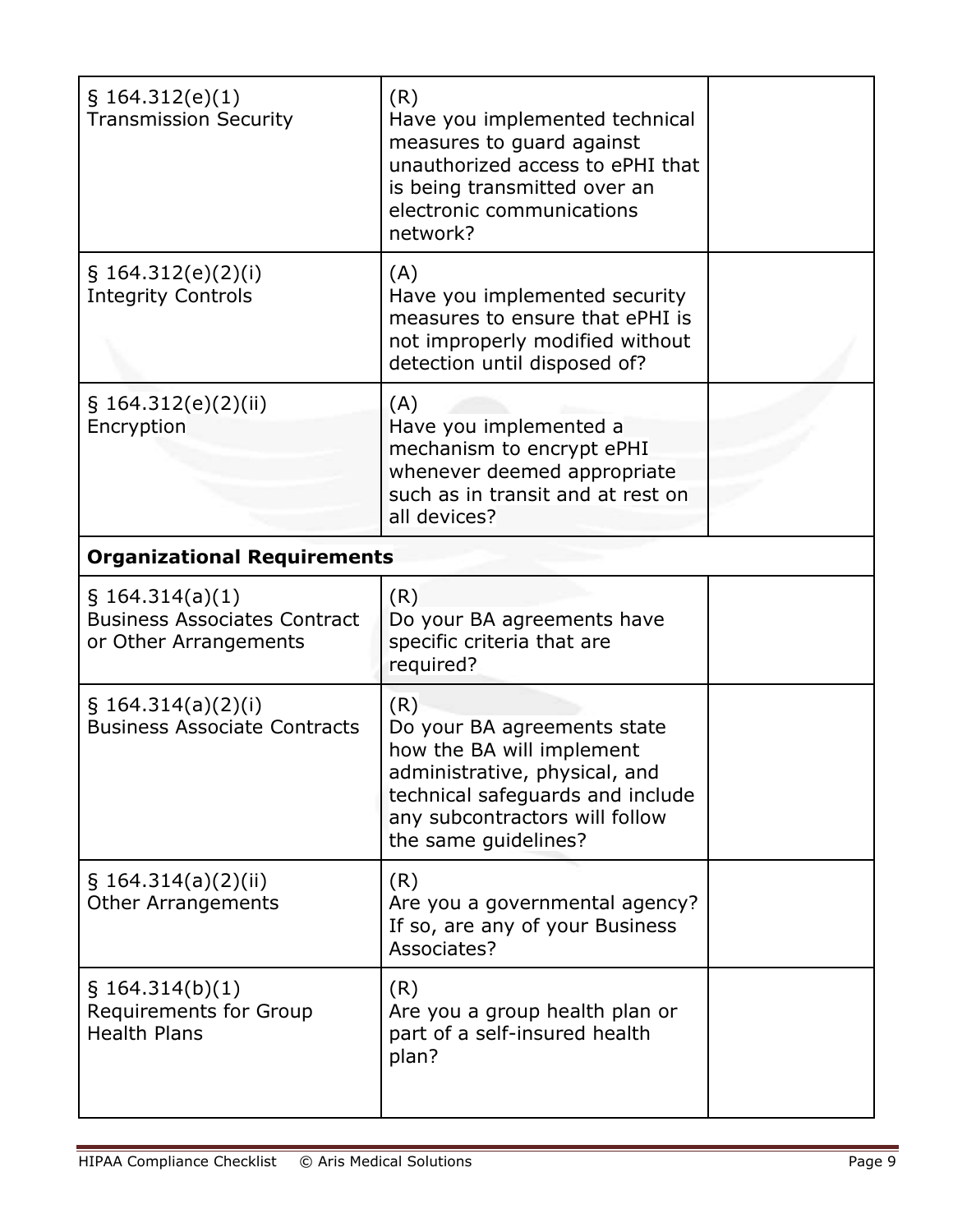| § 164.314(b)(2)<br><b>Implementation Specifications</b> | (R)<br>If so, have you implemented<br>administrative, physical, and<br>technical safeguards? Do your<br>safeguards adequately separate<br>information according to §<br>164.504(f)(2)(iii)? Do you have<br>contracts in place to ensure any<br>agent that provides the<br>information agrees to<br>appropriately implement security<br>measure to protect the<br>information? Do you have<br>procedures to report a security<br>incident to the plan? |  |
|---------------------------------------------------------|-------------------------------------------------------------------------------------------------------------------------------------------------------------------------------------------------------------------------------------------------------------------------------------------------------------------------------------------------------------------------------------------------------------------------------------------------------|--|

## **Policies and Procedures and Documentation Requirements**

| $\S$ 164.316(a)<br>Policies and Procedures | (R)<br>Do you have reasonable and<br>appropriate policies and<br>procedures that comply with the<br><b>Security Standards?</b>        |  |
|--------------------------------------------|---------------------------------------------------------------------------------------------------------------------------------------|--|
| § 164.316(b)(1)<br>Documentation           | (R)<br>Do you maintain appropriate<br>documentation that<br>demonstrates your compliance<br>efforts?                                  |  |
| $\S$ 164.316(b)(2)(i)<br>Time Limit        | (R)<br>Do you retain the documentation<br>for at least 6 years from the<br>date of its creation or the last it<br>was last in effect? |  |
| \$164.316(b)(2)(ii)<br>Availability        | (R)<br>Have you made your policies,<br>procedures, and documentation<br>available for those who need<br>access?                       |  |
| \$164.316(b)(2)(iii)<br><b>Updates</b>     | (R)<br>Do you review your policies,<br>procedures, and documentation<br>periodically and update as<br>needed in response to           |  |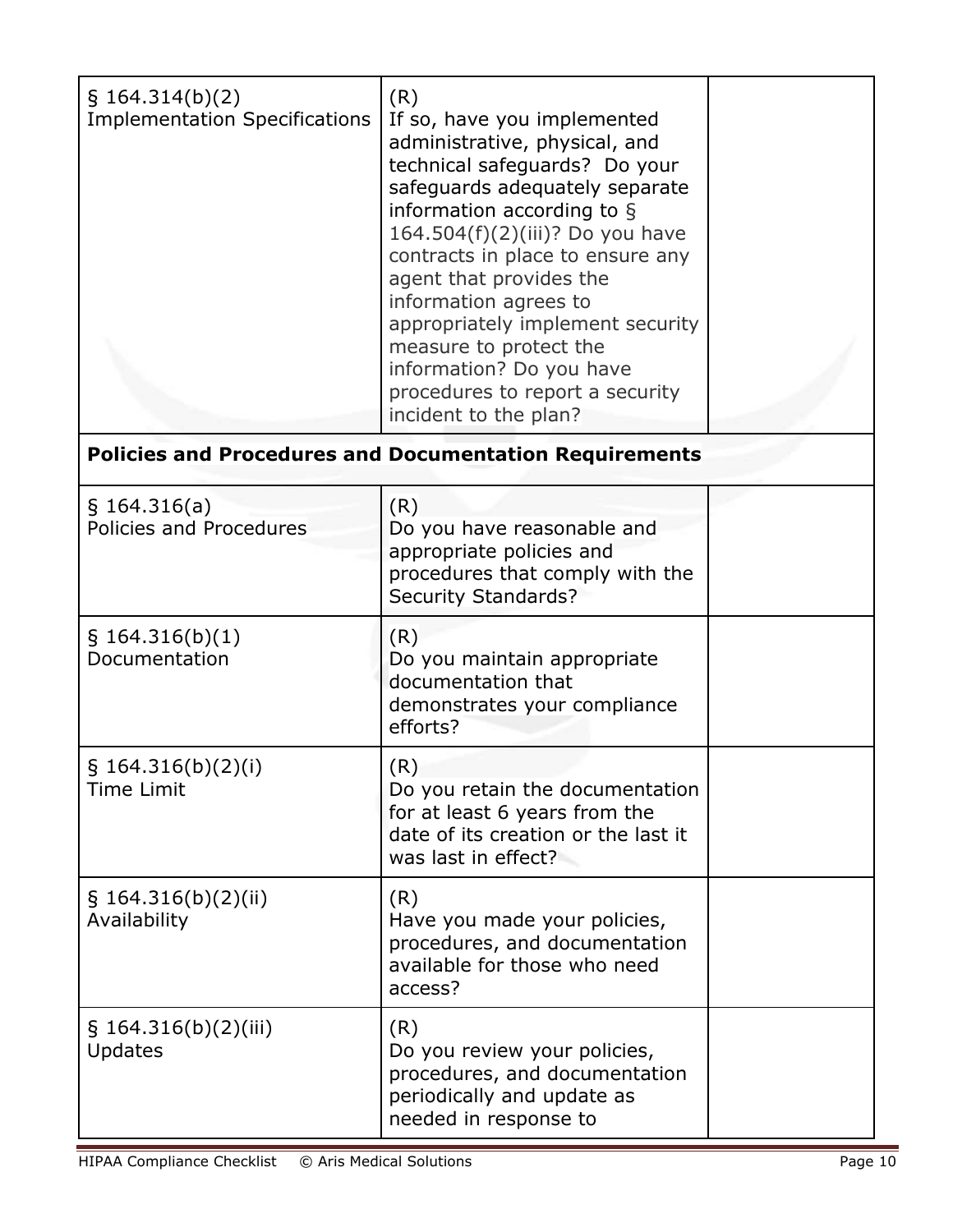|                                                   | operational or environmental<br>changes?                                                                                                          |  |
|---------------------------------------------------|---------------------------------------------------------------------------------------------------------------------------------------------------|--|
| <b>Mobile Device Management and Remote Access</b> |                                                                                                                                                   |  |
| $\S$ 164.306(b)(2)                                | (R)<br>Have you evaluated your need<br>to off-site use or access to ePHI<br>and have you considered<br>security factors that will be<br>required? |  |

| <b>Recognized Security Standards</b>                                                                                                                                                                          |                                                                                                               |  |  |  |
|---------------------------------------------------------------------------------------------------------------------------------------------------------------------------------------------------------------|---------------------------------------------------------------------------------------------------------------|--|--|--|
| <b>Public Law 116-321</b><br>Security standards,<br>quidelines, best practices,<br>methodologies, and<br>procedures developed under<br>the National Institute of<br><b>Standards and Technology</b><br>(NIST) | (R)<br>Do you have documentation of<br>your data security compliance<br>efforts for a minimum of one<br>year? |  |  |  |

| <b>HIPAA Privacy Rule</b>                                           |                                                                                                                                                                            |  |
|---------------------------------------------------------------------|----------------------------------------------------------------------------------------------------------------------------------------------------------------------------|--|
| $\S$ 164.528<br>Accounting of Disclosures                           | (R)<br>Do you have procedures and<br>forms when a patient requests<br>an accounting of disclosures?                                                                        |  |
| $\S$ 164.522(b)<br>Confidential communication<br>by alternate means | (R)<br>Do you have included in your<br>intake forms a section that asks<br>where and how a patient prefers<br>to be contacted?                                             |  |
| $\S$ 164.506<br>Designated Record Set                               | (R)<br>Have you implemented policies<br>and procedures that explain<br>what is included in the<br>designated record set and how a<br>patient may request their<br>records? |  |